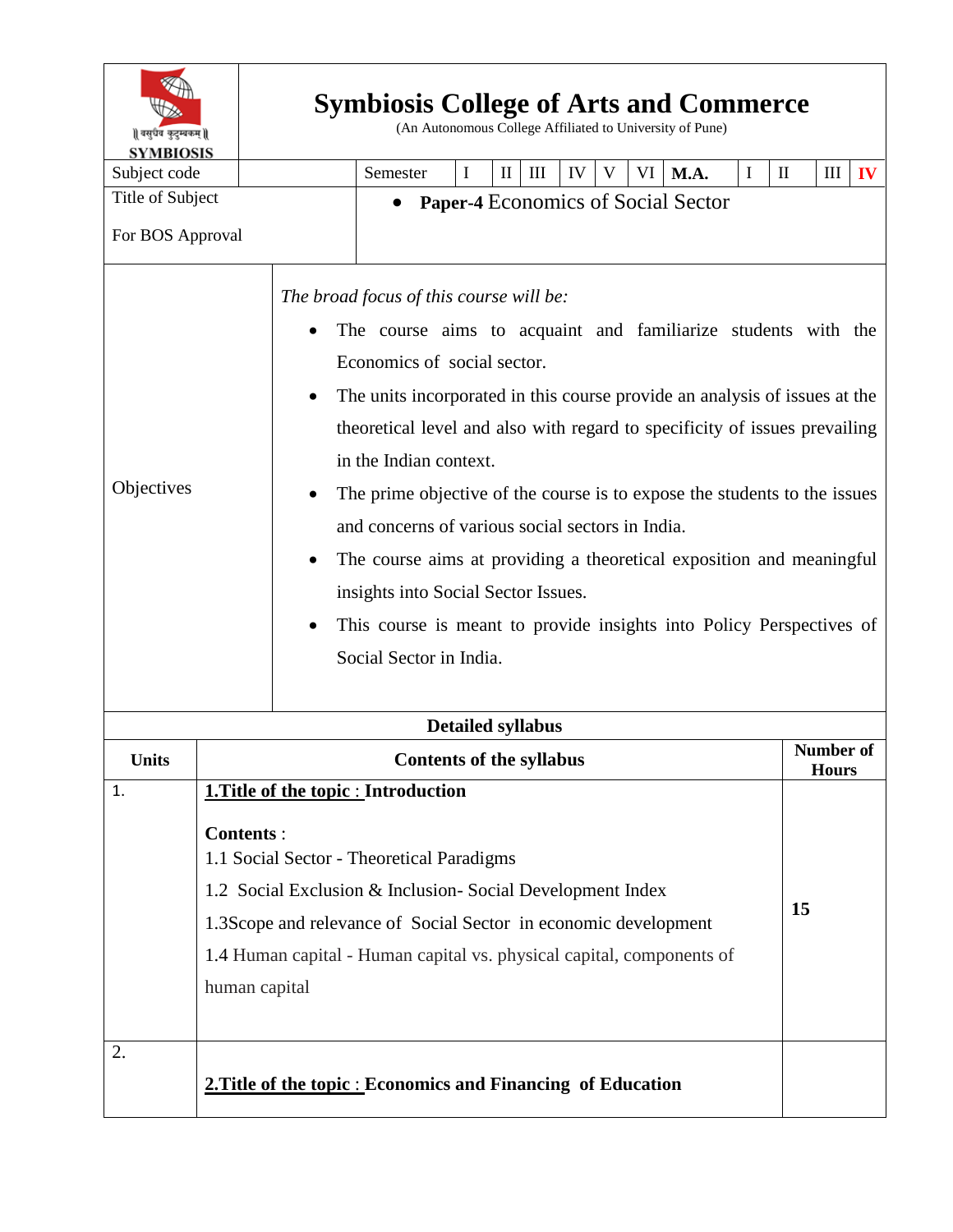|    | <b>Contents:</b>                                                           | 15        |  |  |  |  |  |  |
|----|----------------------------------------------------------------------------|-----------|--|--|--|--|--|--|
|    | 2.1 Concept and scope of Economics of Education                            |           |  |  |  |  |  |  |
|    | 2.2 Cost of education & Benefits of Education , Cost-Benefit analysis in   |           |  |  |  |  |  |  |
|    | education.                                                                 |           |  |  |  |  |  |  |
|    | 2.3 Issues Concerning Formal and Non-Formal Education in India             |           |  |  |  |  |  |  |
|    | 2.4 Economics of educational planning in developing countries with special |           |  |  |  |  |  |  |
|    | emphasis on India                                                          |           |  |  |  |  |  |  |
|    | 2.5 Role & Effects of financing educational development in India           |           |  |  |  |  |  |  |
| 3. | 3. Title of the topic : Economics of Health                                |           |  |  |  |  |  |  |
|    | <b>Contents:</b>                                                           |           |  |  |  |  |  |  |
|    | 3.1 Definition and scope of Economics of Health, the concept of health and |           |  |  |  |  |  |  |
|    | health care                                                                |           |  |  |  |  |  |  |
|    | 3.2Health as human capital, Determinants of Health-Poverty, Malnutrition,  |           |  |  |  |  |  |  |
|    | Economic Dimensions of Health Care                                         |           |  |  |  |  |  |  |
|    | 3.3 Financing and Institutional Issues in Health Care, Resource            |           |  |  |  |  |  |  |
|    | Mobilization and Utilization of health care in India.                      |           |  |  |  |  |  |  |
|    | 34 Policy Initiatives by Ministry of Health and Family Welfare             |           |  |  |  |  |  |  |
|    | 4. Title of the topic: Issues & Policy Perspective of Social Sector        |           |  |  |  |  |  |  |
|    | <b>Development in India</b>                                                |           |  |  |  |  |  |  |
|    | <b>Contents:</b>                                                           |           |  |  |  |  |  |  |
| 4. | 4.1 Gender Equality and Women Empowerment                                  | <b>10</b> |  |  |  |  |  |  |
|    | 4.1 Economic Reforms and Social Sectors                                    |           |  |  |  |  |  |  |
|    | 4.2 Trends and Disparities in Social Sector Development                    |           |  |  |  |  |  |  |
|    | 4.4 Challenges and Innovative Solutions for Social Sector Development      |           |  |  |  |  |  |  |
|    | <b>Total Number of Lectures</b>                                            |           |  |  |  |  |  |  |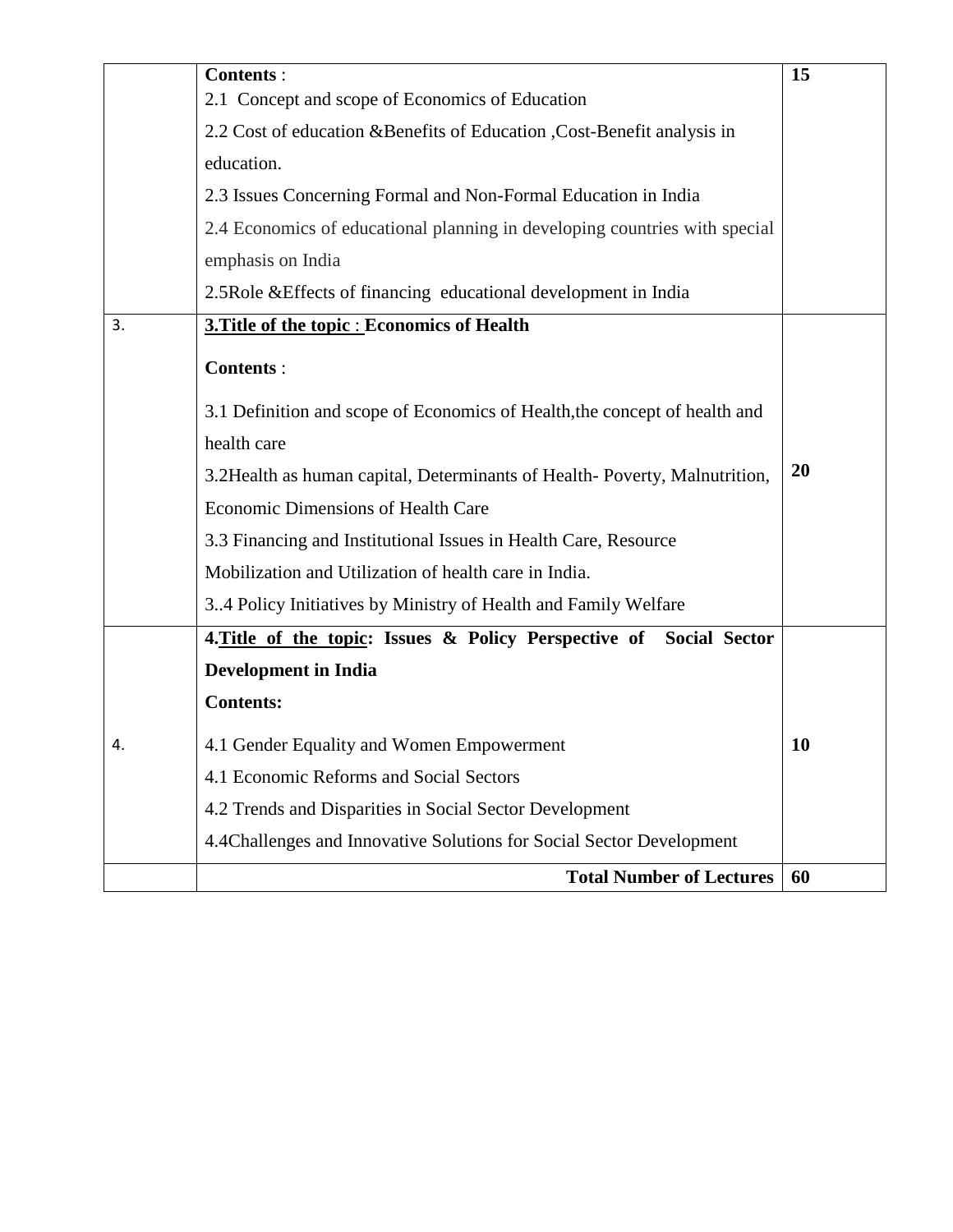## **Suggested References**

1.Berman, P. (Ed.) (1995): Health Sector Reform in Developing Countries: Making Health DevelopmentSustainable, Boston: Harvard series on population and International Health. 2. Mc Mohan, W.W. (1999): Education and Development: Measuring the Social Benefits, OUP, Oxford.

- 3. Tilak, J.B.G. (1994): Education for Development in Asia, Sage, ND.
- 4. Woodhall, M. (1992): Cost Benefit Analysis in Educational Planning, UNESCO, Paris.
- 5.Parikh, K.S.(1999):India Development Report(1999-2000),(N. Delhi: Oxford University Press )
- 6. K.Seeta Prabhu(2001): Economic Reform and Social Sector Development,(N. Delhi: Sage Publications)
- 7. K.Seeta Prabhu & R. Sudarshan(2002):Reforming India's Social Sector,(N. Delhi: Social Science Press)
- 8.Economics of Health: An Introductory Review P. R. Panchamukhi,Indian Economic Association Trust for Research and Development, 2002
- 9..R. Govinda(2002): India Education Report,(N. Delhi: Oxford University Press)
- 10.Parikh, K.S. & Radha Krishna,R.(2005): India Development Report(2004-05),(N. Delhi: Oxford University Press)
- 11.Kundu, Amitabh(2006): India Social Development Report,(N. Delhi: Oxford University Press )
- 12.Handbook of the Economics of Education Vol.2 (Edited) Eric Hanushek, Finis Welch Isledeler (2006)
- 13.Henderson, J. W. (2007): Health Economics & Policy, (3e), Thomson South-Western, U.K
- 14.Economics of Education& Health in India (2008) IEA (Edited) by Anil Kumar Thakur& M.D.Abdul Salam
- 15. Economics of Education (Edited) Dominic J. Brewer, Patrick J. Mcewan (2010)
- 16.The Economics of Education: Human Capital, family background& Inequality Daniele Checehi
- 17. Quality of Secondary Education in India –Concepts , Indicators & Measurement, Springer
- 18. Economics of Health & Medical Care (6<sup>th</sup> Edition) 2014, Lanis L. Hicks
- 19. 7<sup>th</sup> Edition of Healthcare Economics, Paul J. Feldstein (2012)
- 20. Education and Economics: Disciplinary Evolution and Policy Discourse OUP India, 2012 [Saumen](https://www.google.co.in/search?tbo=p&tbm=bks&q=inauthor:%22Saumen+Chattopadhyay%22&source=gbs_metadata_r&cad=3)  [Chattopadhyay.](https://www.google.co.in/search?tbo=p&tbm=bks&q=inauthor:%22Saumen+Chattopadhyay%22&source=gbs_metadata_r&cad=3)
- 21.The Economics of Health Reconsidered,ThomasH.Rice,Lynn Unruh(2015)
- 22. The Economics of Health and Health Care: Pearson International Edition By Sherman Folland, Allen Charles Goodman, Miron Stano published by Routledge 2016
- 23.Do we Care.Sujata Rao.

## **Reports**

*The Inclusive Growth and Development Report2017 The Global Gender Gap Report 2017 India Development Report (Various Issues) India Social Development Report (Various Issues) Annual Reports(Ministry of Health and Family Welfare) Annual Reports(Ministry of Human Resource Development) World Economic Forum ( Various Reports)*

## **Web sites :**

- indiabudget.nic.in
- www.undp.org